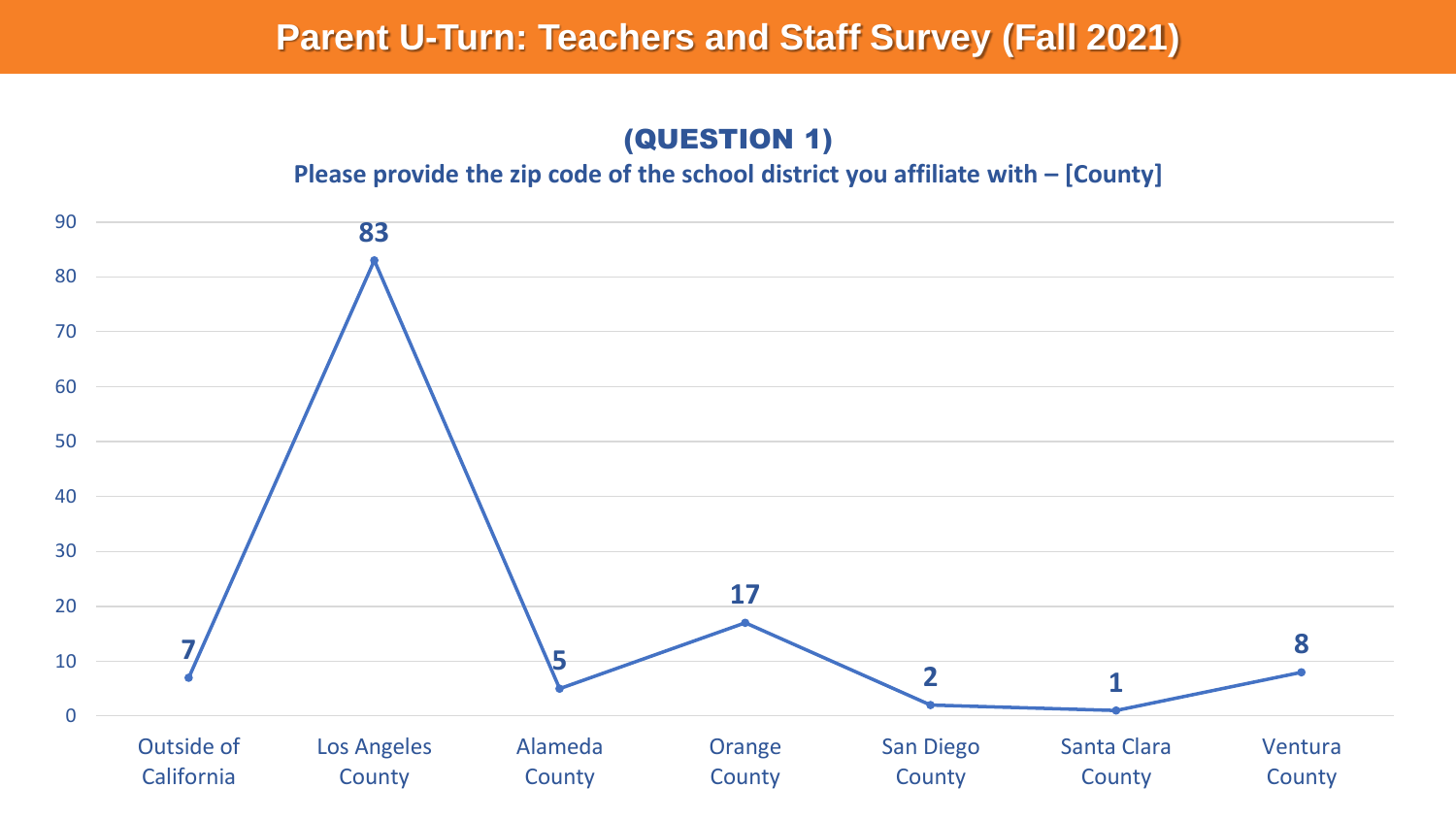## (QUESTION 3)

**Assuming appropriate school safety measures are in place, what is your preference for returning to school in the fall?**

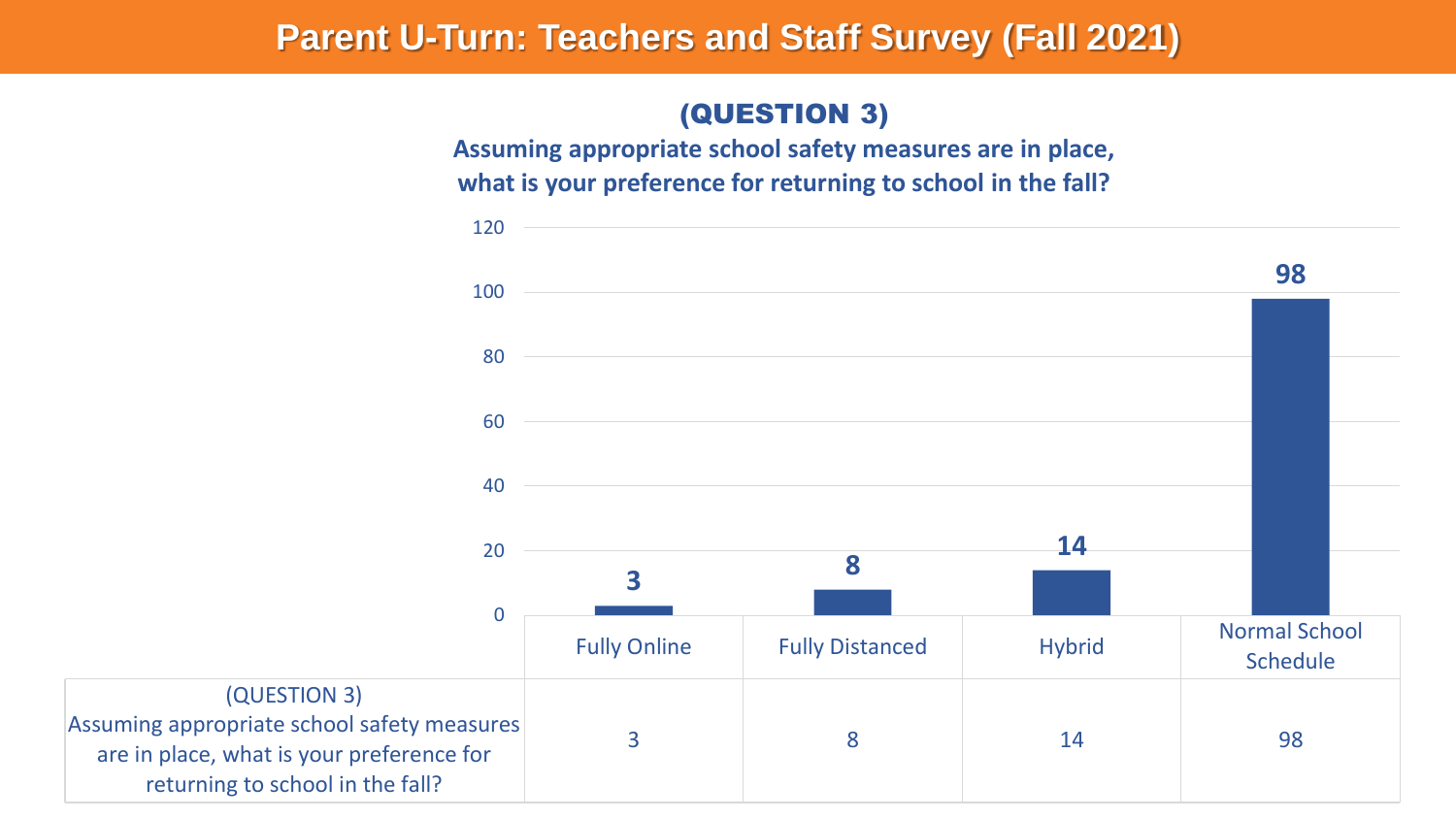### (QUESTION 4)

### **If in-person learning resumes in the fall, how concerned are you about accessing personal protective equipment (PPE) for classrooms?**

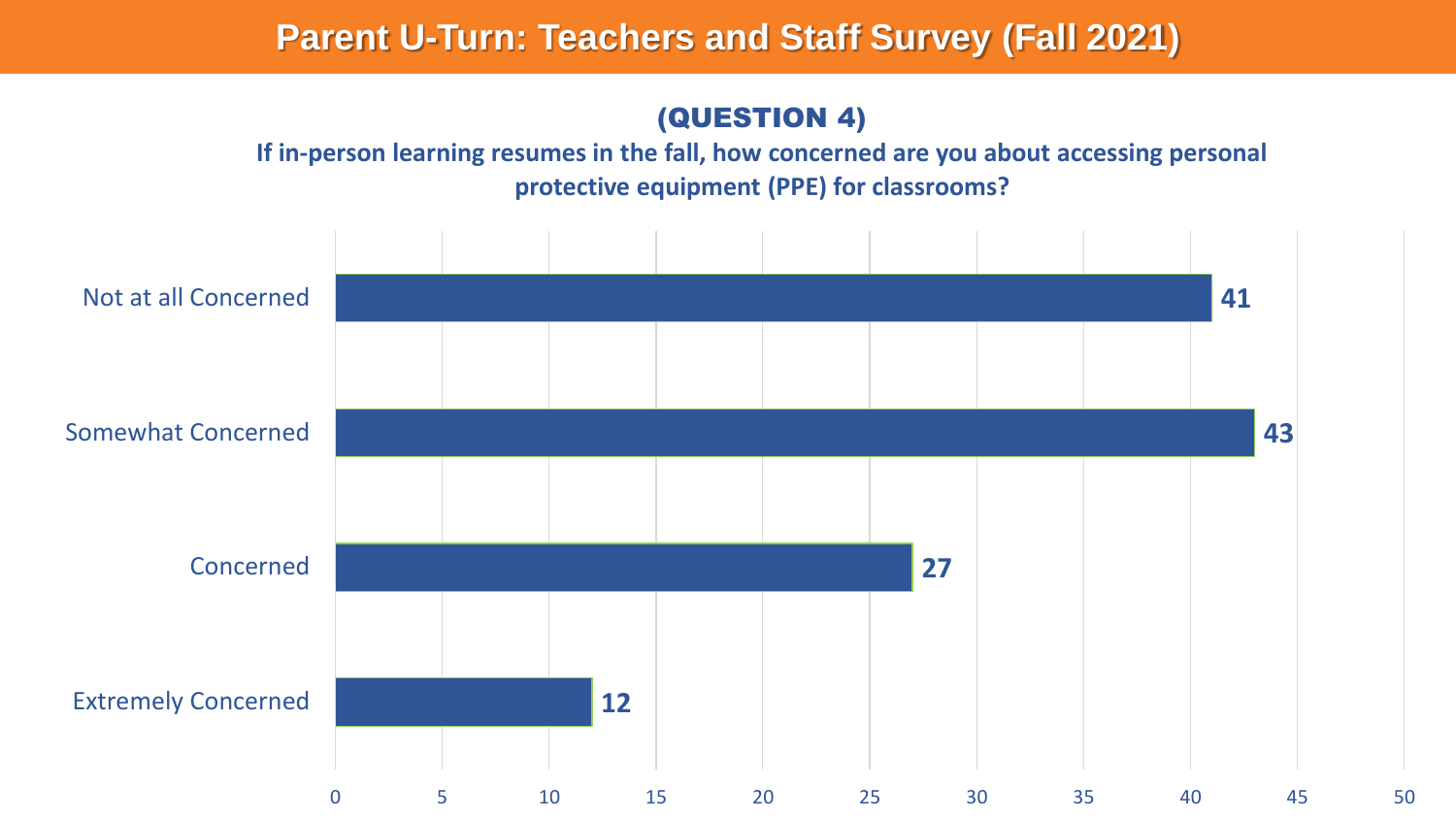### (QUESTION 5) **Are you vaccinated?**

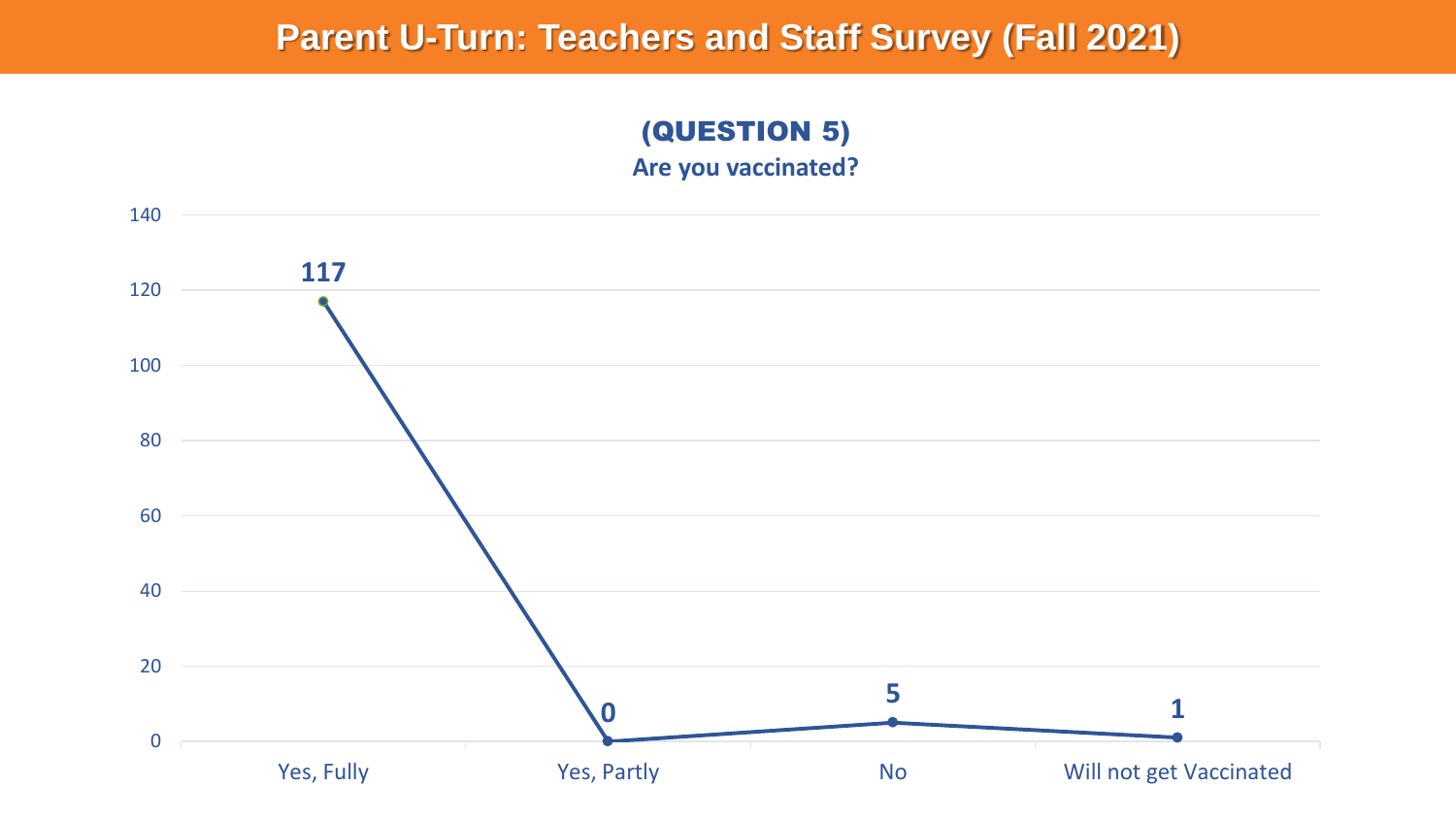## (QUESTION 6)

### **During distance learning in the spring, how valuable did you find the professional development resources that were offered?**

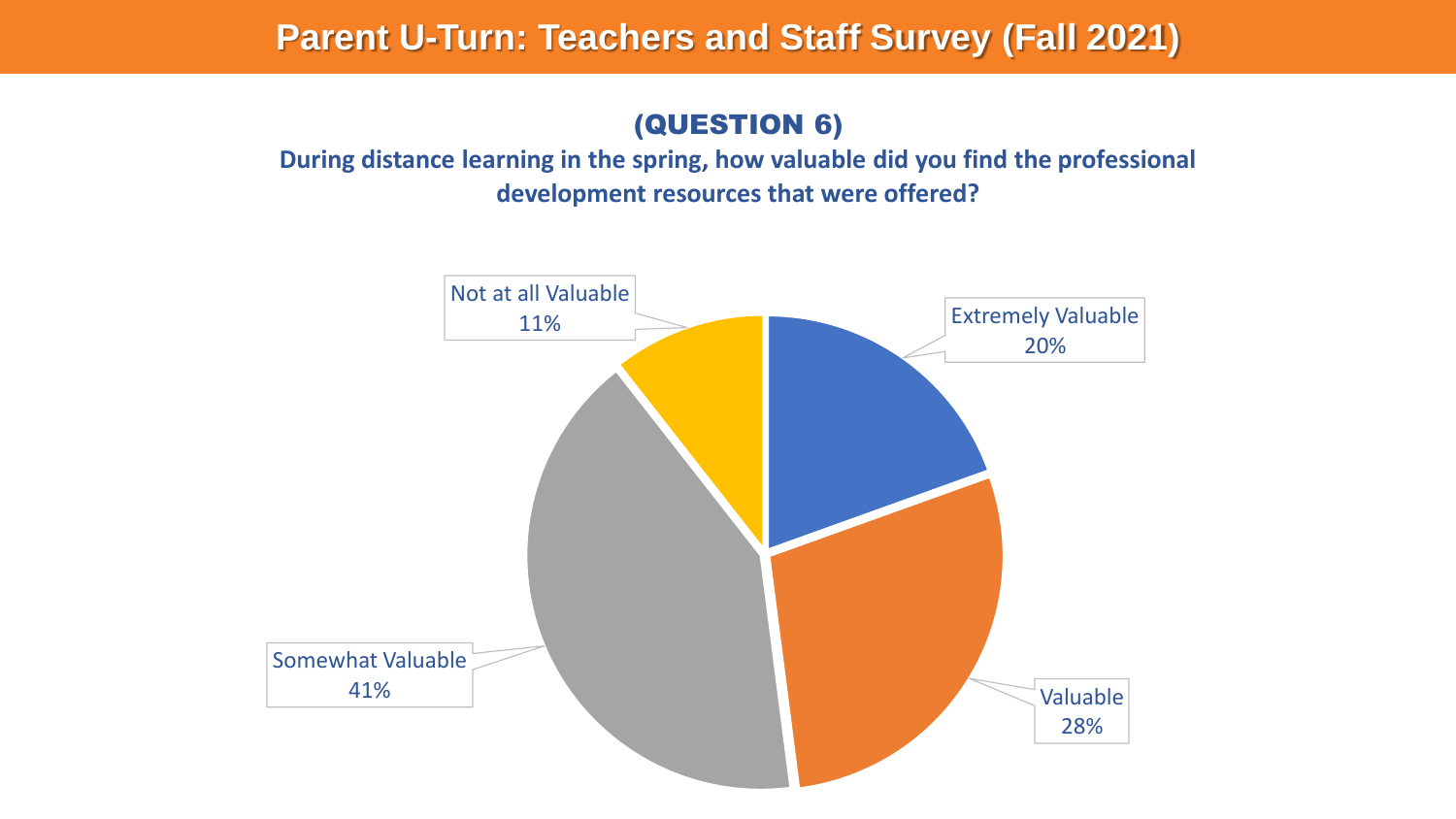## (QUESTION 7)

**During spring 2021, how often did you have access to the technology needed to complete your work?**

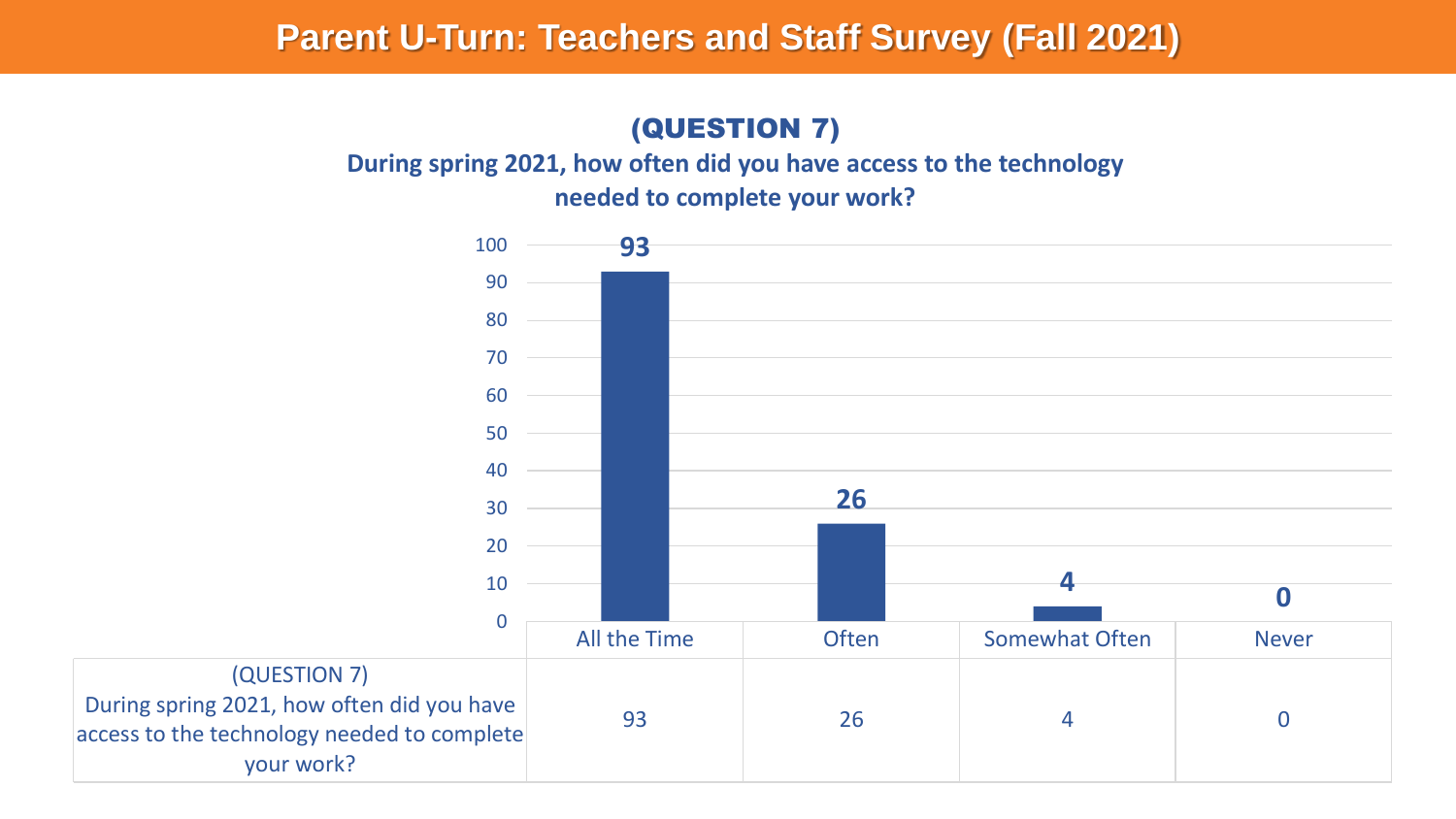(QUESTION 8)

#### **During spring 2021, typically how engaged were your students?**

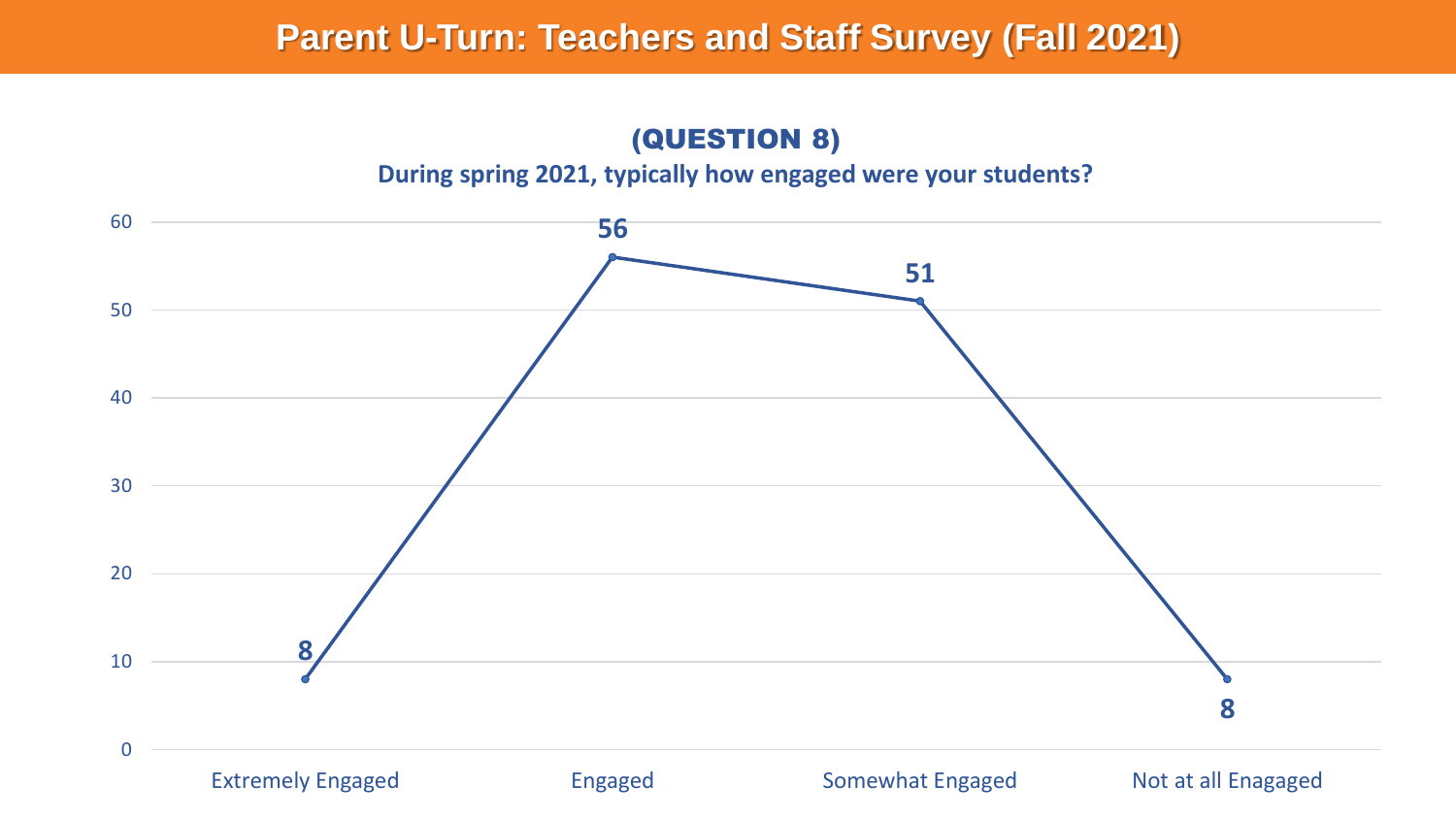## (QUESTION 9)

#### **How connected do you feel to your colleagues right now?**

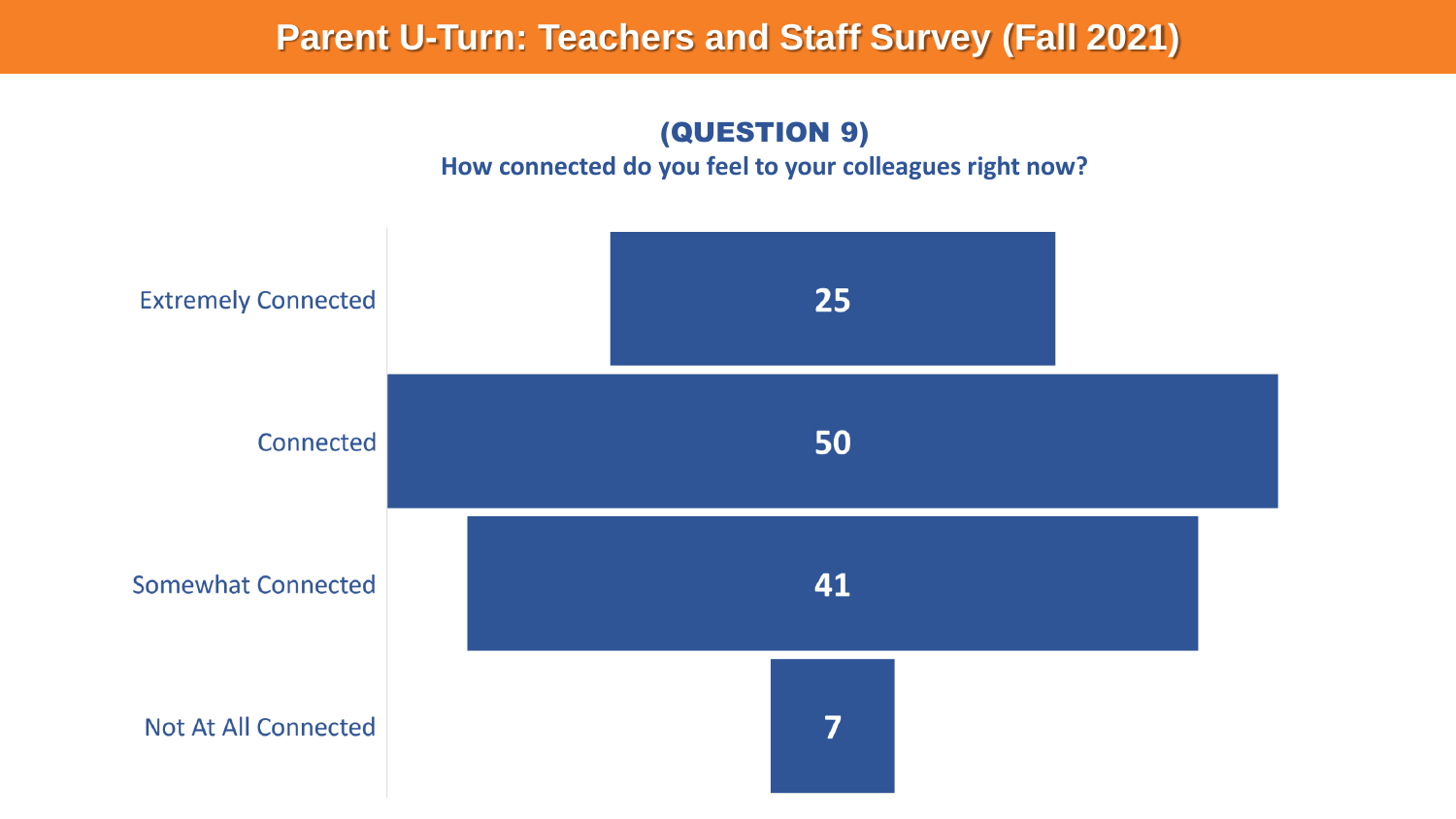## (QUESTION 10)

**During spring 2021, how concerned were you about your students' academic and social-emotional well-being?**

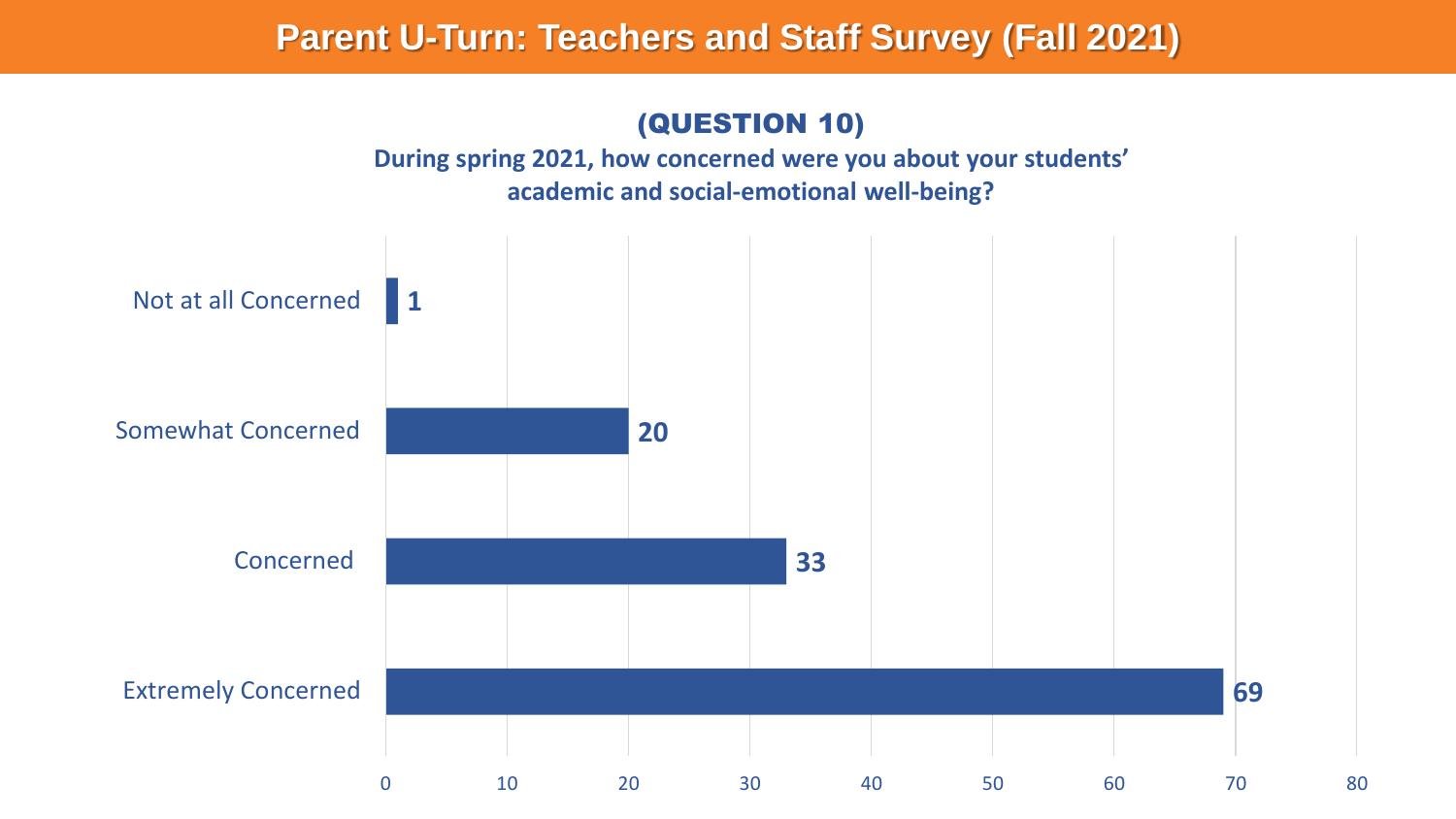## (QUESTION 11)

**How many of your students will need extra academic support upon returning to school in the fall?**

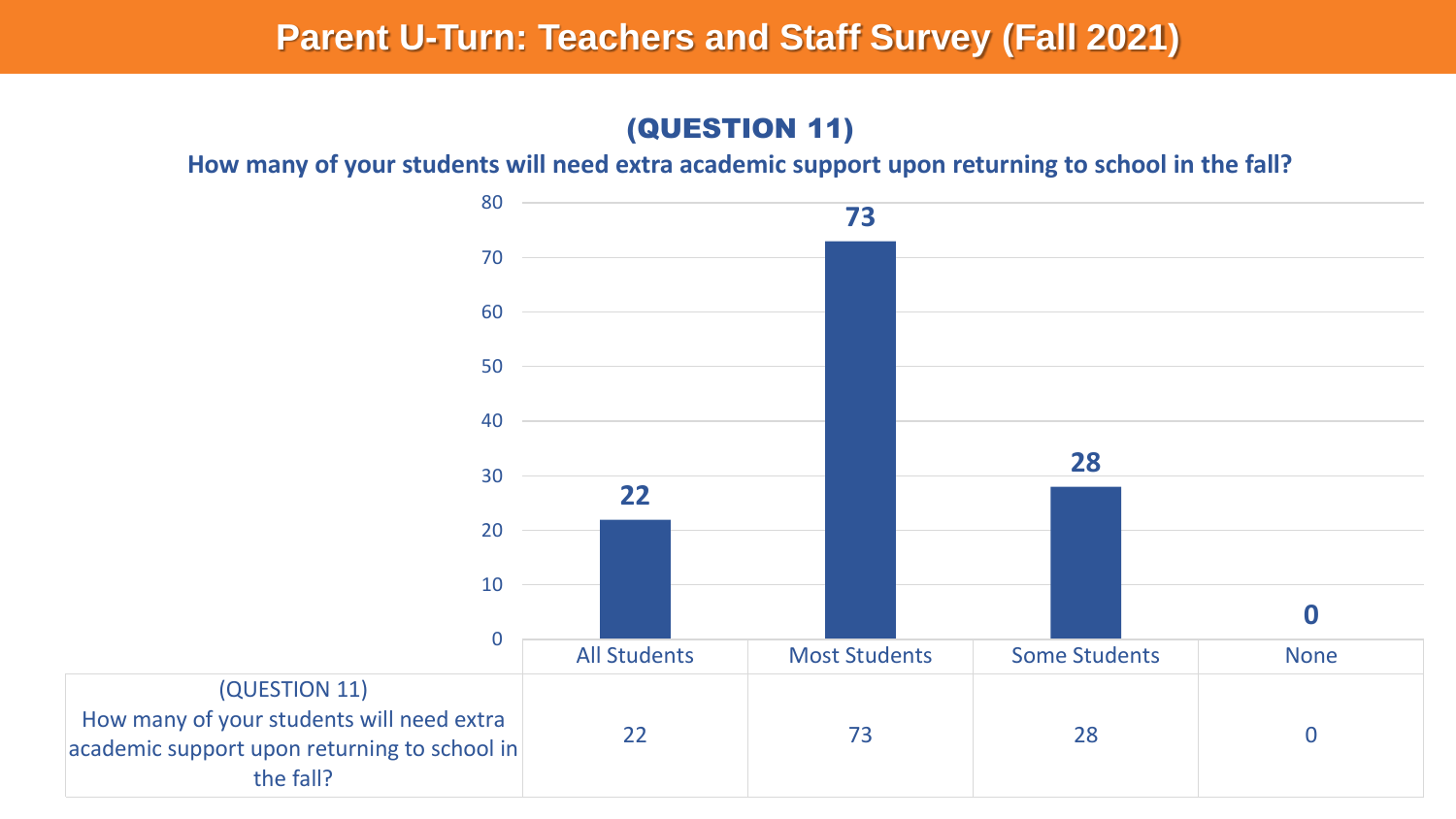## (QUESTION 12)

#### Are you comfortable being tested for COVID-19?



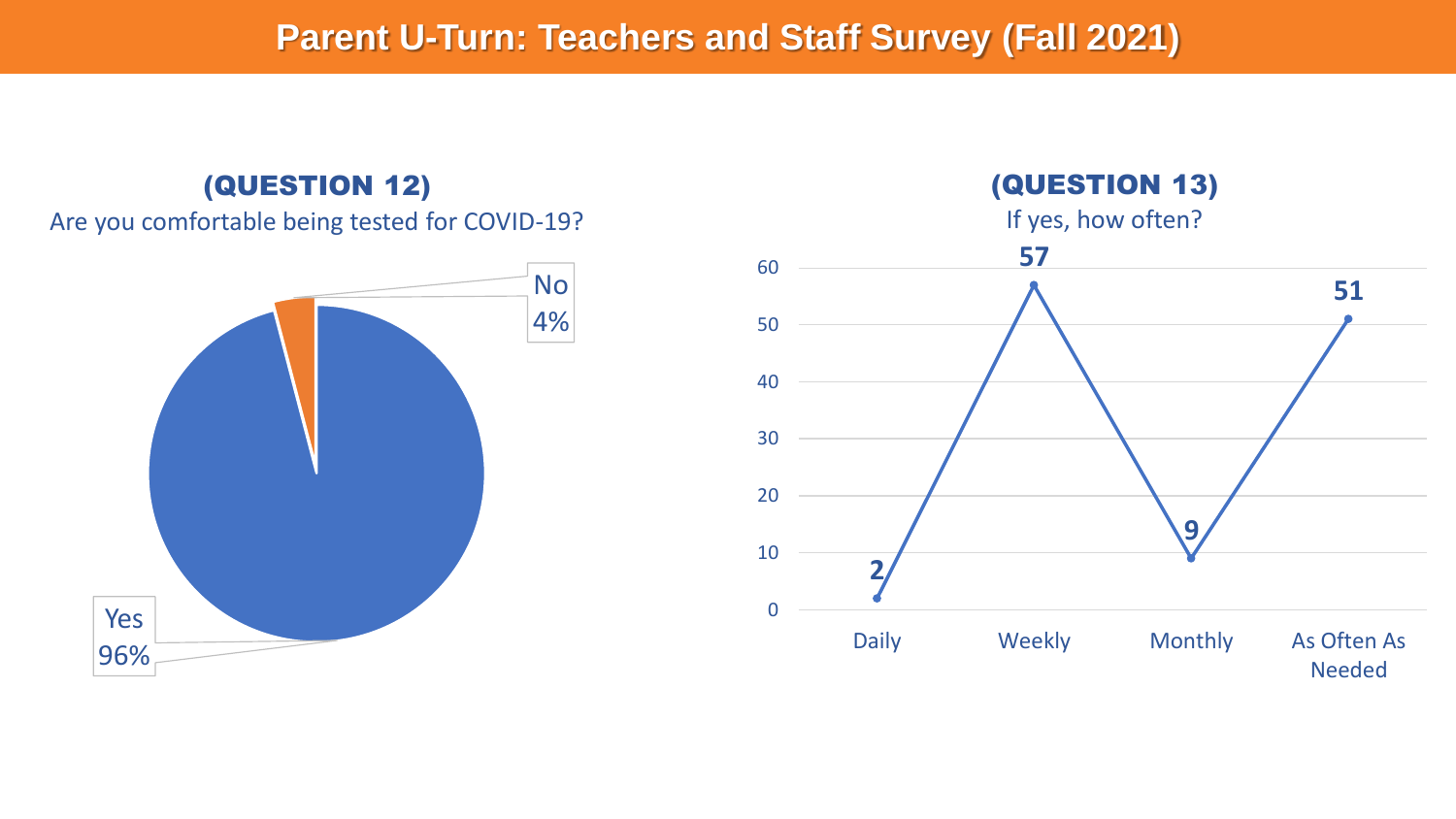## (QUESTION 14)

**During spring 2021, what was your most successful method for communicating with families?**

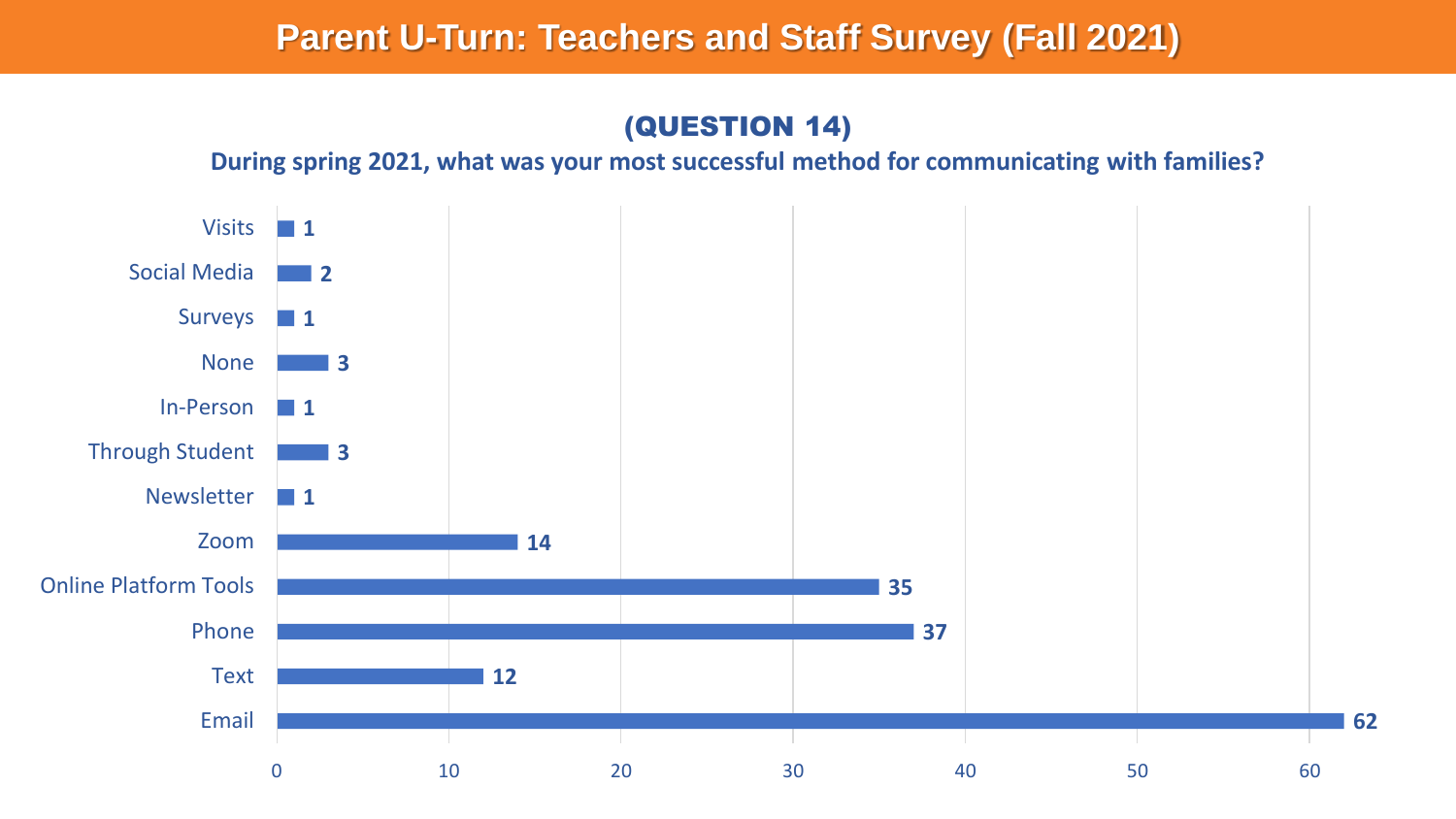## (QUESTION 15)



**55**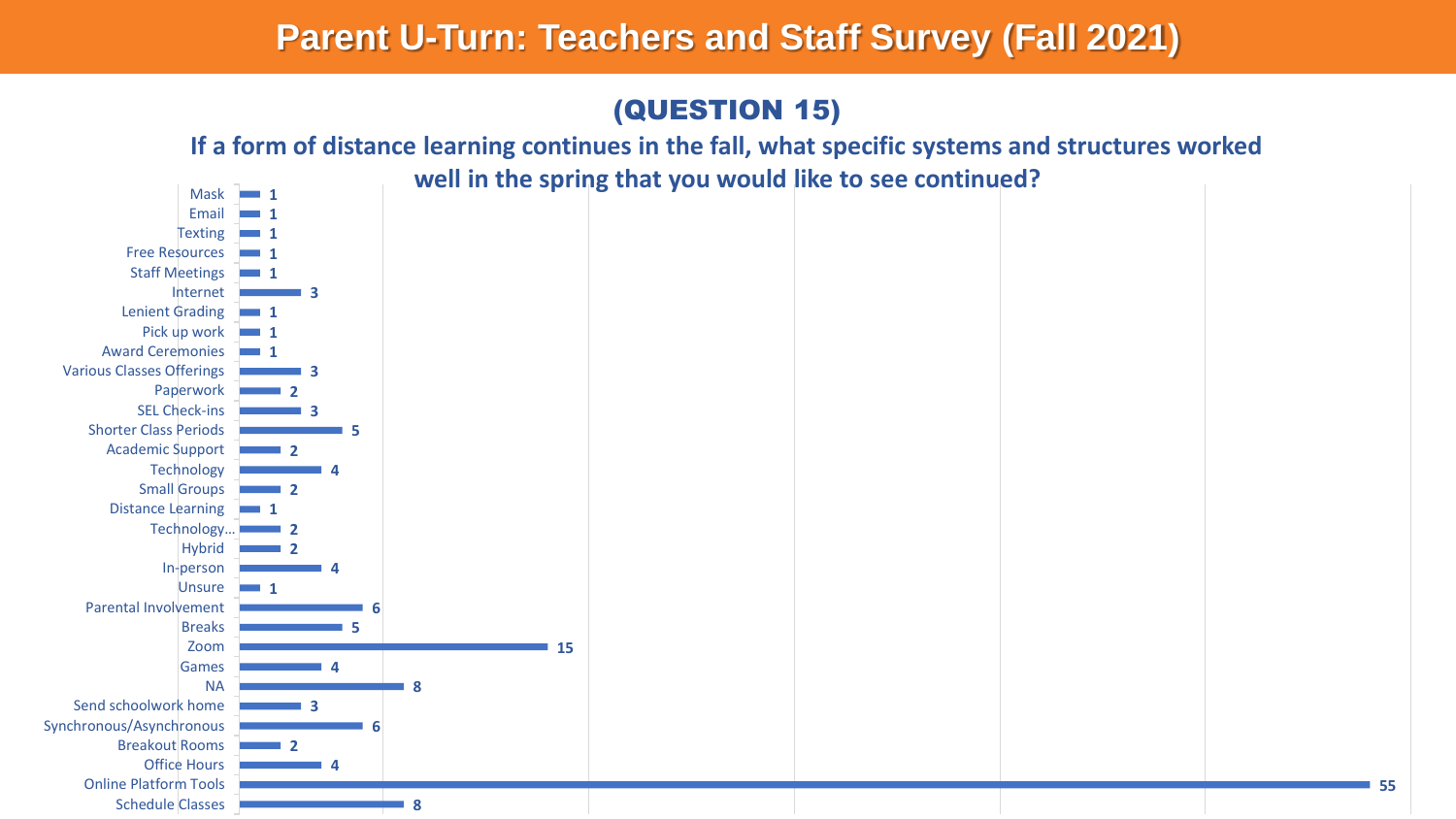## (QUESTION 16)

#### **What was your biggest barrier to effectively engaging with students during distance learning?**

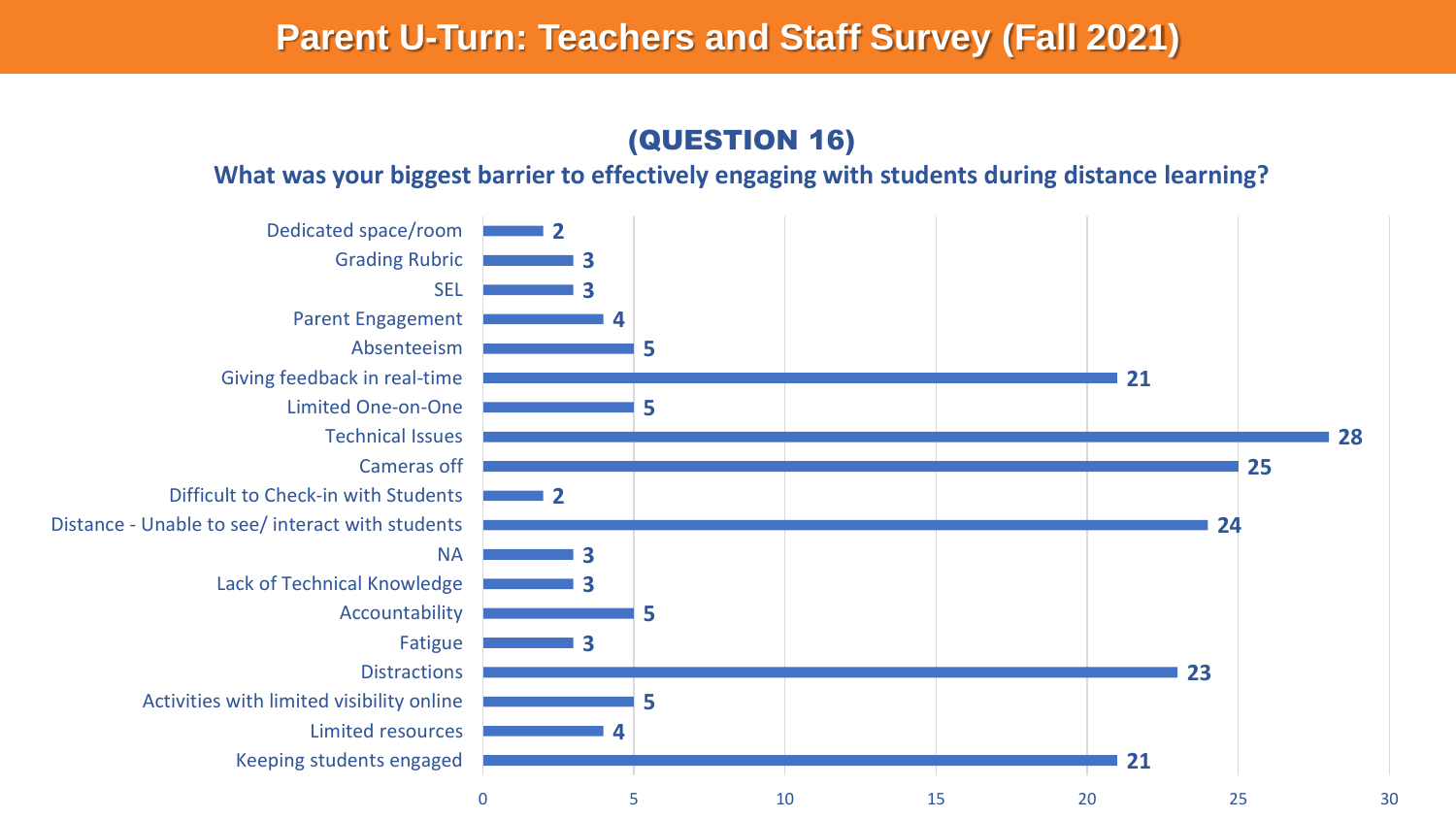## (QUESTION 17)

**What professional development would you like as you prepare for in-person and/or distance learning in the fall?(e.g., instructional strategies, technology support, trauma informed practices, family engagement, SEL strategies)**